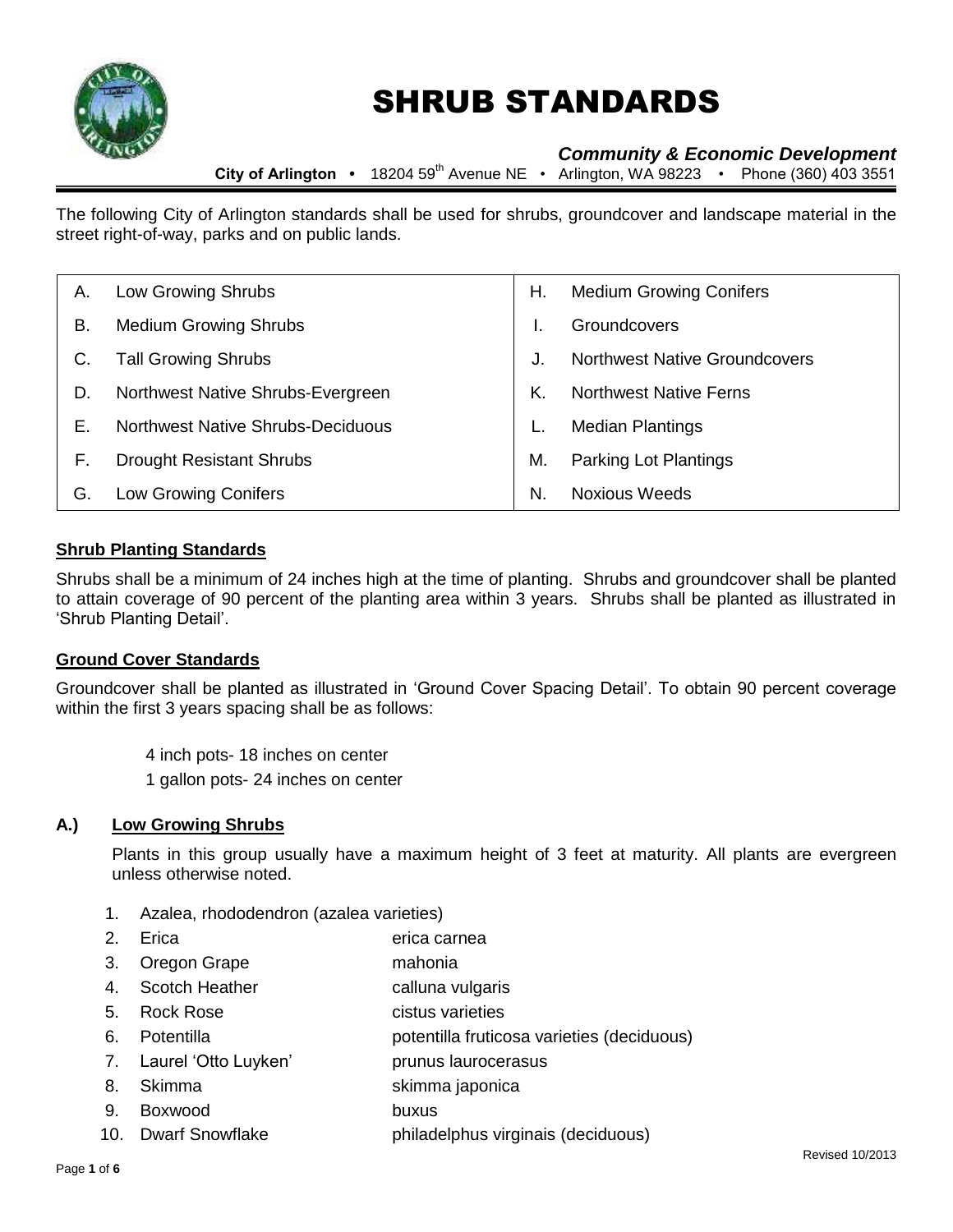- 11. Dwarf Barberry 'Nana' berberis buxifolia (deciduous)
	-
- 12. Eunymous 'Emerald Gaiety' eunymous fortunei
- 13. English Lavender lavandula vera (deciduous)
- 
- 14. Rosemary **rosmarinus officinalis**
- 15. Blue Oat grass helictorichon 'Varieties'
- 16. Japanesse Blood Grass imperata 'Variaties'
- 17. Evergreen Miscanthus miscanthus transmorrisonnensis

## **B.) Medium Growing Shrubs**

Plants in this group usually grow from 4-8 feet. All plants are evergreen unless otherwise noted.

1. Abelia **abelia grandiflora** 2. Acuba **acuba japonica** 3. Red leaf Jap, Barberry berberis thunbergii (deciduous) 4. Darwin Barberry berberis darwinii 5. Wintergreen Barberry berberis julianae 6. Camellia camellia japonica 7. Escallonia escallonia rubra 8. Euonymus 'Burning Bush' euonymus alata (deciduous) 9. Euonymus euonymus japonica varieties 10. Hydrangea hydrangea macrophylla (deciduous) 11. Nandina 'Heavenly Bamboo' nandina domestica 12. Forsythia 'Lynwood Gold' forsythia (deciduous) 13. Pieris **pieris** pieris japonica 14. Red Osier Dogwood 'Kelsey' cornus sericea (native plant) 15. Sumac 'Staghorn' rhus typhina (deciduous) 16. Spiraea spiraea varieties (deciduous) 17. Lilac syringa vulgaris (deciduous) 18. Weigela 'Flordia' weigela (deciduous) 19. Rhododendron, varieties 20. Dwarf Pampas Grass Cortaderia Selloana 'Pumila' 21. Maiden Grass Miscanthus Sinensis 'Gracillimus' or 'Morning light' 22. Silver feather grass Miscanthus Sinensis 'Siberfeder' 23. Varigated Silver Grass Miscanthus Sinensis 'variegatus' 24. Zebra Grass Miscanthus Sinensis 'Zebrinus' 25. Eulalia Miscanthus Sinensis var. Condensatus or 'silberpfeil'

## **C.) Tall Growing Shrubs**

Plants in this group usually grow to 9 feet of more. All plants are evergreen unless otherwise noted.

- 1. Witch Hazel hamamelis japonica (deciduous)
- 2. Smoke Tree cotinus coggygria (deciduous)
- 3. Cotoneaster 'Parneyi' cotoneaster parneyi
- 4. Magnolia, varieties (deciduous)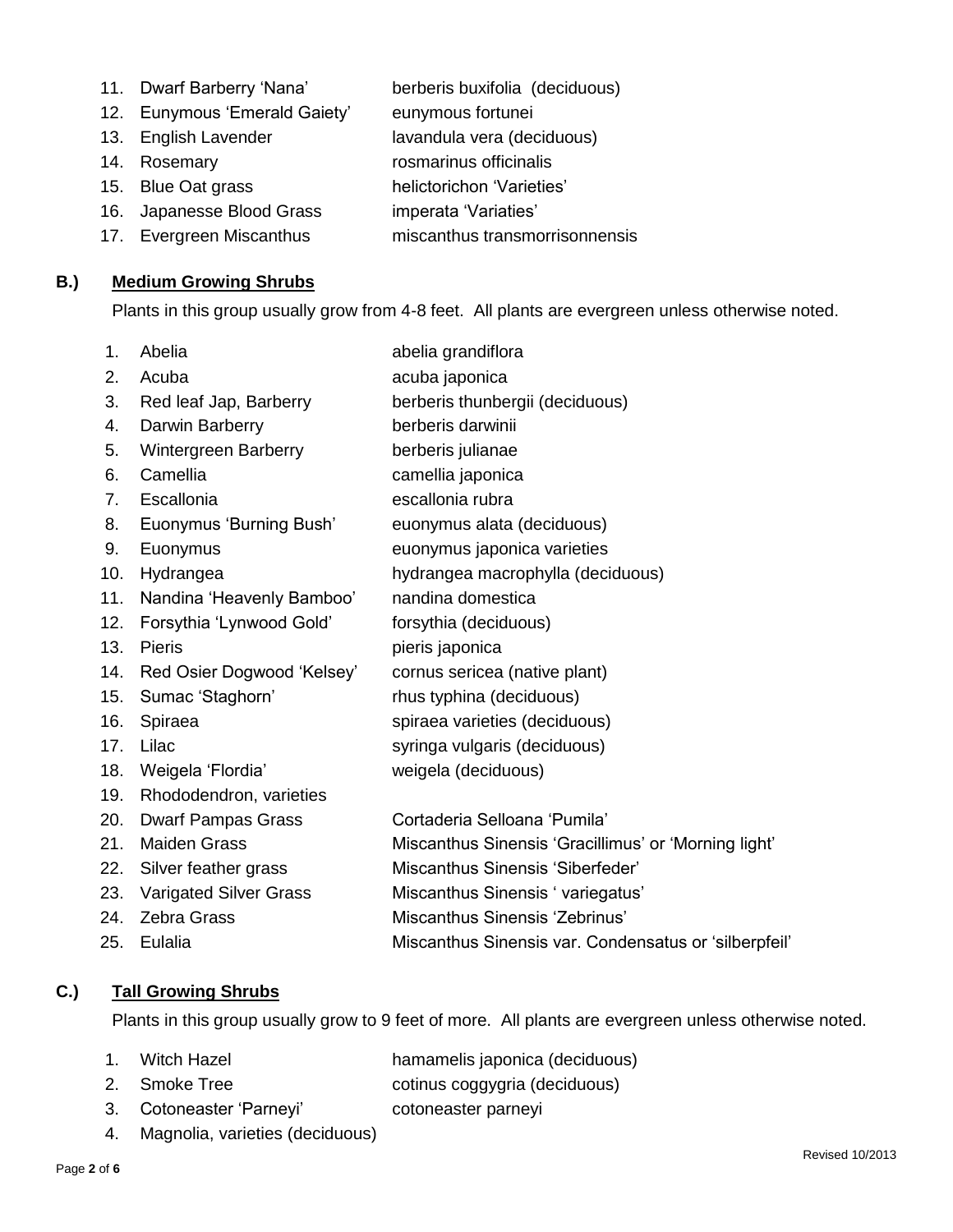- photinia fraseri
- 6. English Laurel **Example 1** prunus laurocerasus
- 7. Viburnum viburnum burkwoodii 'Burkwoodii'
- 8. Viburnum 'Chinese Snowbell' viburnum macrocephalum (deciduous)
- 9. Viburnum 'Snowbell' viburnum opulus (deciduous)
- 10. Viburnum 'Robustum' viburnum tinus
- 
- 11. Viburnum 'Davidii' viburnum davidii
- 12. Pampas Grass cortaderia selloana 'Variaties'
- 13. Hakone Grass hakonechloa maca

# **D.) Northwest Native Shrubs-Evergreen**

- 1. Salal gaultheria shallon
- 2. Tall Oregon Grape mahonia aquifolium (drought tolerant)
- 3. Davidson's Penstemon penstemon davidsonii
- 4. Lowbush Penstemon penstemo fruticosus
- 5. Evergreen Huckleberry vaccinium ovatum

# **E.) Northwest Native Shrubs-Deciduous**

- 1. Serviceberry amelanchier alnifolia
- 2. Red Osier Dogwood cornus stolonifera
- 3. Beaked Hazlenut **corylus cornuta**
- 4. Oceanspray holodiscus discolor
- 5. Orange Honeysuckle lonicera ciliosa
- 6. Twinberry **lonicera** involucrate
- 7. Indian Plum/Osoberry oemleria cerasiformis
- 8. Mock Orange philadelphus lewisii
- 9. Red Flowering Currant ribes sanguineum
- 10. Red Elderberry sambucus racemosa
- 11. Subalpine Spirea spirea densiflora
- 12. Snowberry symphoricarpos albus
- 13. Red Huckleberry vaccinium parvifolium (drought tolerant)

# **F.) Drought Resistant Shrubs**

These shrubs have a moderate to good tolerance to drought conditions. All young, newly planted shrubs require irrigation for a minimum of two years.

| $\mathbf{1}$ . | Barberry              | berberis varieties  | B <sub>3</sub> ,4,5 |
|----------------|-----------------------|---------------------|---------------------|
| 2.             | Juniper               | juniperus chinensis | G3                  |
| 3.             | <b>Staghorn Sumac</b> | rhus typhina        | <b>B15</b>          |
| 4.             | Rockrose              | cistus 'Brown Eyes' | A <sub>5</sub>      |
| 5.             | Cotoneaster           | cotoneaster         | C <sub>3</sub>      |
| 6.             | Abelia                | abelia              | <b>B1</b>           |
| 7.             | Boxwood               | buxus               | A <sub>9</sub>      |
| 8.             | <b>Smoke Tree</b>     | cotinus coggyria    | C <sub>2</sub>      |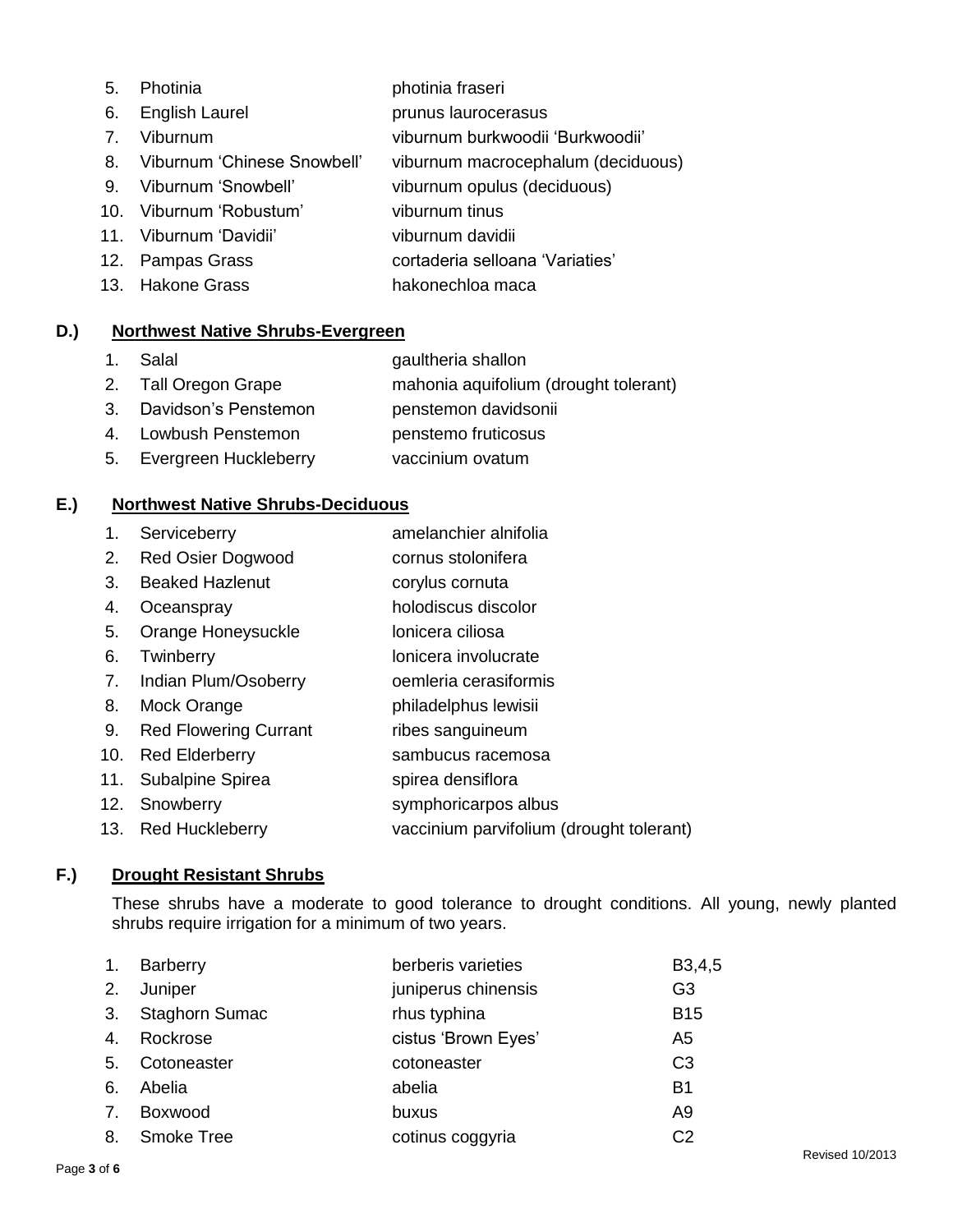| 9. Rosemary      | rosmarinus officinalis lamiaceae | - A14    |
|------------------|----------------------------------|----------|
| 10. Oregon Grape | mahonia                          | A3,D2,J8 |

## **G.) Low Growing Conifers**

Plants in this group are usually less than 4 feet.

| 1.  | Dwarf Balsam Fir               | abies balsamea 'Nana'           |
|-----|--------------------------------|---------------------------------|
| 2.  | Dwarf Hinoki Cypress           | chamaecyparis obtusa 'Nana'     |
| 3.  | Junipers                       | juniperus chinensis varieties   |
| 4.  | <b>Nest Spruce</b>             | picea excelsa 'Nidiformis'      |
| 5.  | <b>Weeping Norway Spruce</b>   | picea excelsa 'Pendula'         |
| 6.  | <b>Dwarf Alberta Spruce</b>    | picea glauca 'Conica'           |
| 7.  | Mugho Pine                     | pinus mugo                      |
| 8.  | Dwarf White Pine               | pinus strobes 'Nana'            |
| 9.  | Spreading English Yew          | taxus baccata 'Repandens'       |
| 10. | <b>Sargent Weeping Hemlock</b> | tsuga canadensis 'Pendula'      |
| 11. | Arborvitae                     | thuja occidentalis 'Little Gem' |
| 12. | <b>False Cypress</b>           | chamaecyparis pisifera          |
|     | 13. Sherwood Moss Arborvitae   | thuja                           |

## **H.) Medium Growing Conifers**

Plants in this group are usually 4 to 8 feet.

| 1. Hinoki Cypress       | chamaecyparis obtuse                                         |
|-------------------------|--------------------------------------------------------------|
| 2. Threadbranch Cypress | chamaecyparis pisifera 'Filifera and 'Filifera Aurea'        |
| 3. Arborvitae           | thuja occidentalis 'Pyramidalis', 'Aurea Nana', 'Woodwardii' |

## **I.) Groundcovers**

English ivy is prohibited as a groundcover.

- 1. Wintercreeper euonymus fortunei varieties (evergreen)
- 2. Sweet Woodruff gallium odoratum (semi-evergreen)
- 3. St. John's Wort hypericum (semi-evergreen)
- 4. Japanese Spurge pachysandra terminalis (evergreen)
- 5. Creeping Raspberry rubus calsynoides (evergreen)
- 6. Sedum kamtschaticum (semi-evergreen)
- 7. Spirea japonica 'Gold Mound', 'Little Princess' (deciduous)
- 8. Big Leaf Periwinkle vinca major (evergreen)
- 9. Periwinkle, Myrtle vinca minor (evergreen)
- 10. Blue Pacific Juniper **interpretient** juniperus 'Conferta' (evergreen)
- 11. Blue Rug Juniper **interpretent in the set of the State Property** iuniperus 'Wiltoni' (evergreen)
- 12. Dwarf Juniper in the settlement iuniperus 'Nana' (evergreen)
- 13. Barharbor Juniper juniperus horizontalis (evergreen)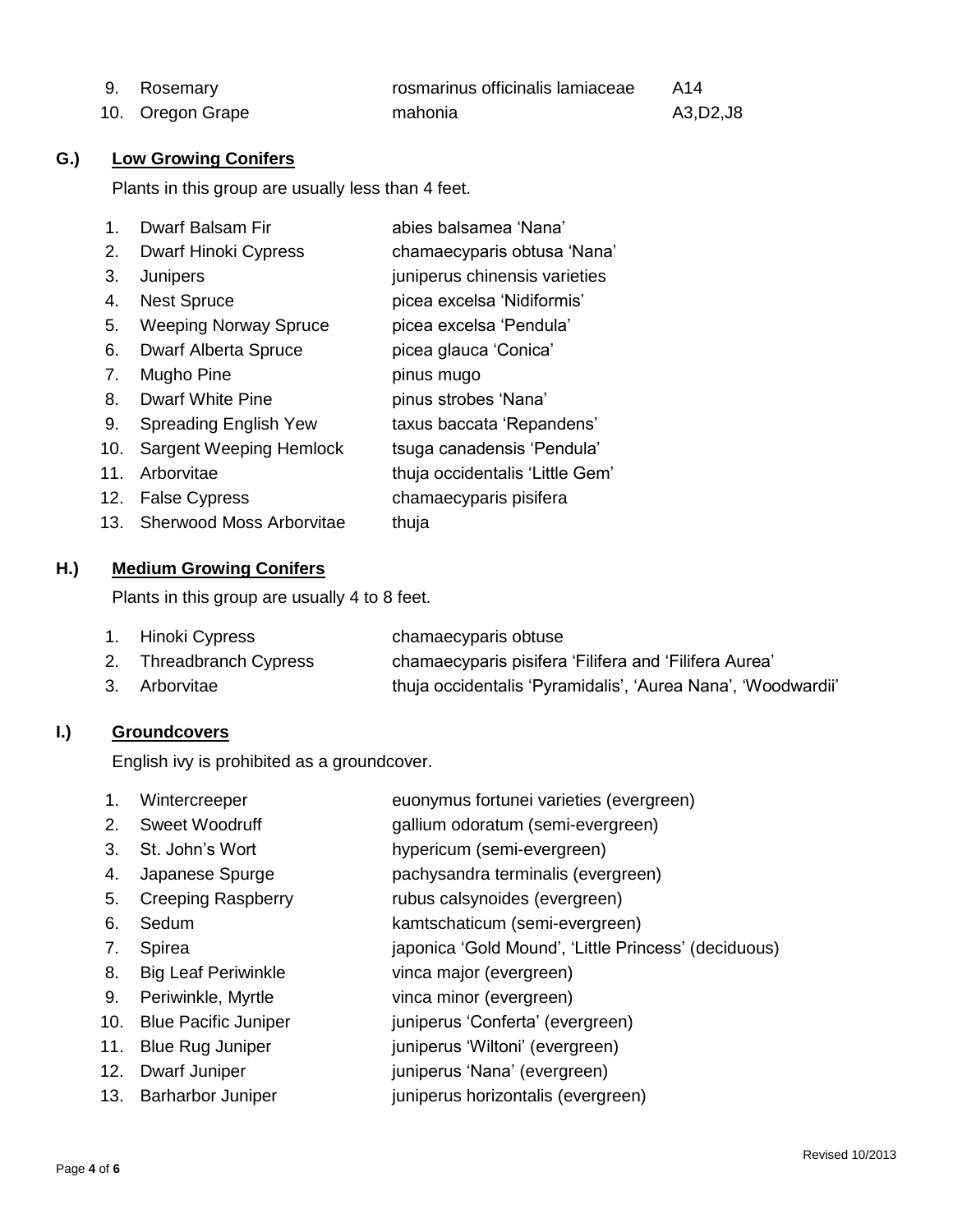## **J.) Northwest Native Ground Covers-Evergreen**

- 1. Kinnikinnick arctostaphylos uva-ursi
- 2. Wild Ginger asarum caudatum
- 3. Bunchberry **cornus Canadensis**
- 4. Beach Strawberry fragaria chiloensis (drought tolerant)
- 5. Slender Wintergreen gaultheria ovatifolia
- 6. Twinflower linnaea borealis
- 7. Partridgefoot luetkea pectinata
- 8. Low Oregon Grape mahonia nervosa (drought tolerant)

## **K.) Northwest Native Ferns**

Ferns can be used as low growing shrubs or groundcover.

- 1. Maidenhair Fern adiantum pedatum (deciduous)
- 2. Deer Fern blechnum spicant (evergreen)
- 3. Oak Fern gymnocarpium dryopteris
- 4. Sword Fern **polystichum munitum (evergreen)**

## **L.) Median Plantings**

In main arterials plants shall be ground cover or low shrubs with a maturity of not more then18 inches in height, 20 feet from each end. Only trees from the small and medium street tree list may be used with root barriers in medians. The remaining areas shall be shrubs of no more than 36 inches (3 feet) high at maturity and shall be planted according to City of Arlington's general landscape requirements.

#### **M.) Parking Lot Plantings**

This shall include trees and shrubs with a minimum distance of 48 inches (4 feet) from parking area pavement edge to allow for vehicle overhang except where wheel stops are provided, in which case the minimum distance from the pavement edge is 24" (2 feet). Parking lot shade trees, shrub and ground covers are to be chosen from the street tree and shrub list and planted according to City of Arlington's general landscape requirements.

#### **N.) Noxious Weeds**

Noxious weeds and other invasive plant material shall not be utilized in landscape areas. The Washington State Noxious Weed list can be obtained by contacting General Services. The list contains Class A, Class, B, Class C, and Monitor Groups. Class A Noxious Weeds are non-native species with a limited distribution in the state. Therefore eradication of all Class A Noxious Weeds is required by the property owners, per state law. The following is a list of all Class A Noxious Weeds.

- 1. Bean-caper, Syrian Zygophyllum fabago
- 2. Blueweed, Texas **Helianthus ciliaris**
- 3. Broom, Spanish Spartium junceum
- 4. Buffalobur Solanum rostratum
- 5. Clary, meadow Salvia pratensis
- 6. Cordgrass, salt meadow Spartina patens
- 7. Crupina, common Crupina vulgaris